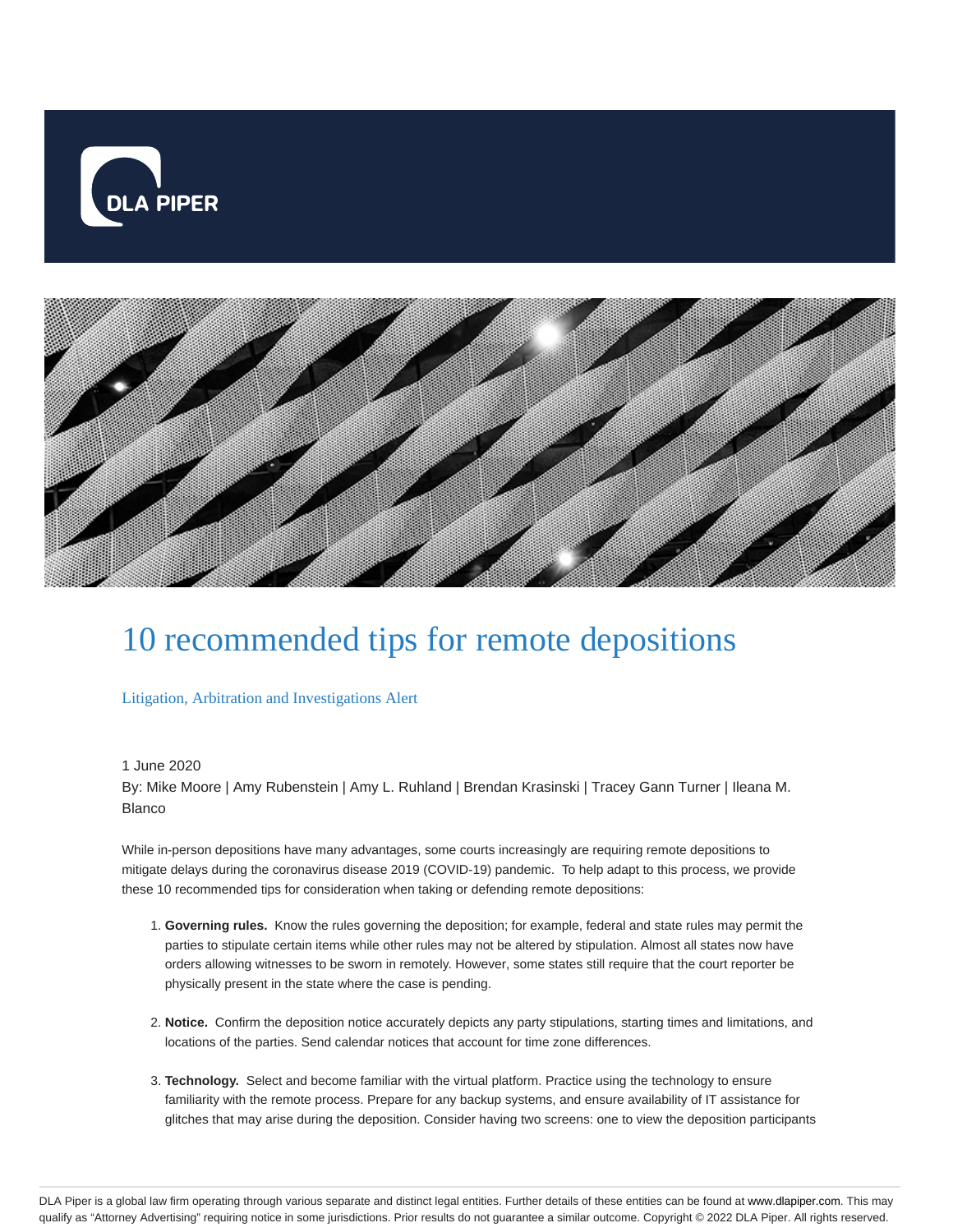and another to view exhibits.

- **Vendors.** Consider hiring an external vendor to handle all the technical aspects of the deposition, including the 4. exhibits. Many court reporting services have platforms and software available.
- **Exhibits.** Agree with opposing counsel on the type of and procedure for exhibits − including uploading and 5. custody − and communicate these agreements with the court reporter. Determine whether available technology will allow exhibits to be transmitted, marked, and used during the deposition without providing them in advance; otherwise, make appropriate arrangements for such exhibits to be provided to opposing counsel and the court reporter in advance, with appropriate safeguards (eg, password protection) to prevent review prior to commencement of the deposition.
- **Preparation.** Consider a runthrough with the witness, in addition to the usual witness preparation, to help the 6. witness understand the remote process. All deposition participants should be encouraged to dress professionally and maintain appropriate and professional visual surroundings.
- **Deposition environment.** When the deposition begins, and after interim breaks, consider commencing all 7. sessions by identifying which participants (if any) in addition to the testifying witness and counsel may be in the virtual meeting room. It may also be important to discuss any special rules related to the remote deposition environment, such as making a verbal notation on the record if anyone enters the room unannounced, and to confirm that the witness and all participants commit to compliance with these rules.
- **Maintaining the record.** Make a record of issues that could warrant terminating the deposition or otherwise 8. necessitate a future ruling from the court, such as faulty technology, nonresponsive witness, improper communications between the testifying witness and counsel, or violating the stipulations.
- **Video, audio, and written recording.** Confirm that only the court reporter and videographer will record the 9. deposition. Be mindful that audio and/or video recording may continue during breaks. Lawyers are urged to take all appropriate steps to maintain privilege and privacy and use breaks and breakout rooms appropriately, as they would in other depositions.
- **Post-deposition procedure.** Have a procedure planned to tie up post-deposition loose ends, such as witness 10. review and signature, exhibit custody, or transcript filing.

If you have any questions regarding these new requirements and their implications, please contact the author or your DLA Piper relationship attorney.

Please visit our Coronavirus Resource Center and subscribe to our mailing list to receive alerts, webinar invitations and other publications to help you navigate this challenging time.

This information does not, and is not intended to, constitute legal advice. All information, content, and materials are for general informational purposes only. No reader should act, or refrain from acting, with respect to any particular legal matter on the basis of this information without first seeking legal advice from counsel in the relevant jurisdiction.

## AUTHORS



**Mike Moore** Senior Counsel Dallas | T: +1 214 743 4500 mike.moore@dlapiper.com



**Amy Rubenstein**

DLA Piper is a global law firm operating through various separate and distinct legal entities. Further details of these entities can be found at www.dlapiper.com. This may qualify as "Attorney Advertising" requiring notice in some jurisdictions. Prior results do not guarantee a similar outcome. Copyright © 2022 DLA Piper. All rights reserved.